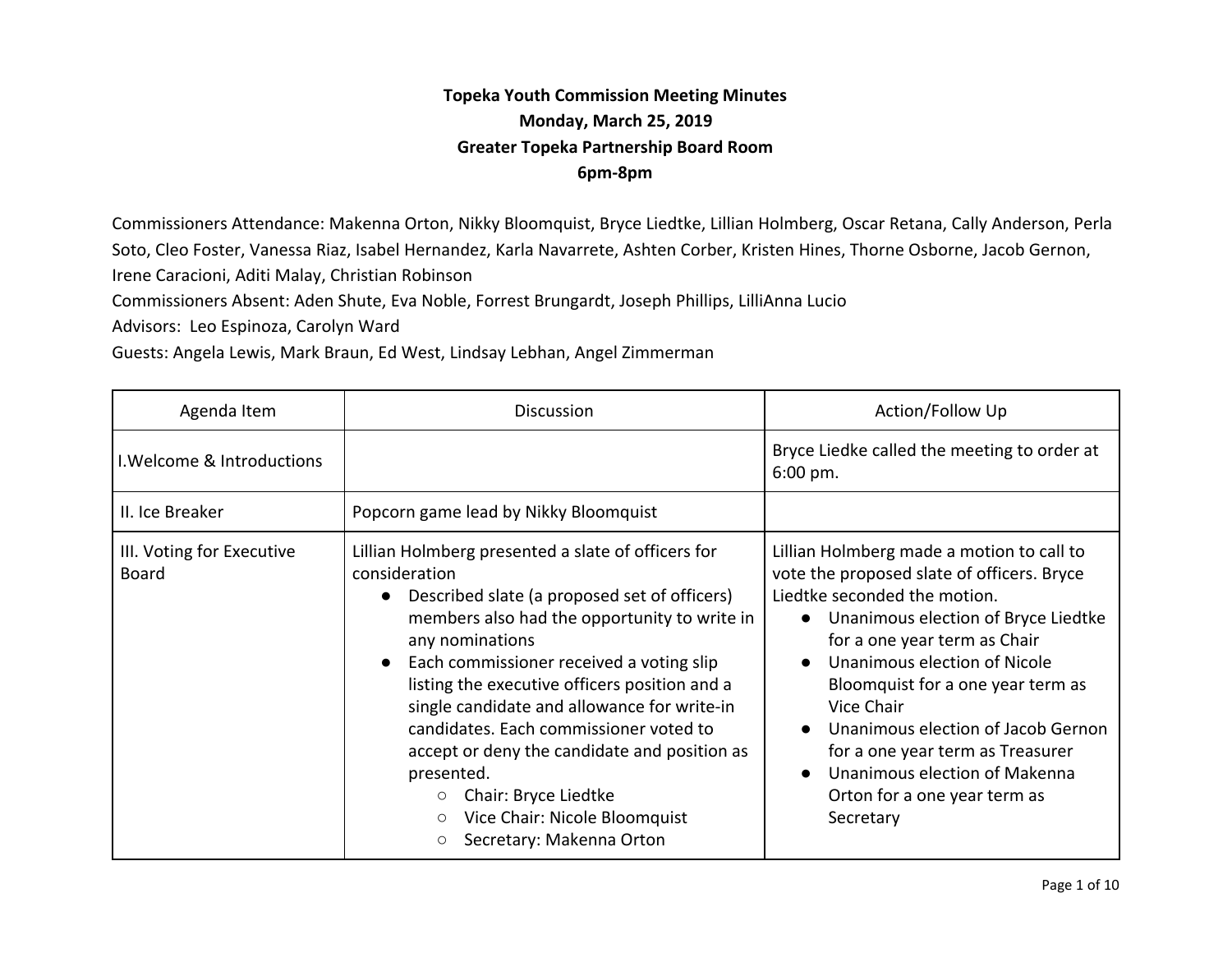|                                         | Treasurer: Jacob Gernon<br>$\circ$<br>The body votes on slips of paper (passed out<br>in order listed above)<br>Thorne Osborn asked for clarification of Forge?<br>O Lindsay Lebhan, Executive Director of<br>Forge says Forge has a very similar<br>mission to the TYC, so that's why<br>we're aligned with Forge under the<br>Greater Topeka Partnership (GTP).<br>This is an opportunity for two-way<br>mentorship and support.                                                                                                                                                                                                                                             |                                                                                                                                                                                                                                                         |
|-----------------------------------------|--------------------------------------------------------------------------------------------------------------------------------------------------------------------------------------------------------------------------------------------------------------------------------------------------------------------------------------------------------------------------------------------------------------------------------------------------------------------------------------------------------------------------------------------------------------------------------------------------------------------------------------------------------------------------------|---------------------------------------------------------------------------------------------------------------------------------------------------------------------------------------------------------------------------------------------------------|
| IV. Explanation of the 3 TYC<br>Pillars | Bryce Liedtke directed the commission to<br>review the one page proposal found in each<br>commissioner's TYC binder and explained in<br>the diagram the three committees<br>Bryce explained the committee<br>$\circ$<br>Outreach: events, communication,<br>training<br>■ ex) movie on the street, getting<br>youth involved<br><b>Communication between</b><br>$\blacksquare$<br>schools, able to get the<br>perspectives of people on the<br>youth commission and<br>county/city schools and their<br>point of view (between<br>boards, commissions, and<br>schools)<br>Training- how to serve on<br>boards, professionalism. This<br>will be done in partnership<br>with WU | Fill out the google form by Friday<br>(sent to the GroupMe) saying what<br>committee you are interested in<br>serving on.<br>Consider if you would like to serve as<br>a committee chair. Appointments<br>will be announced at the April 22<br>meeting. |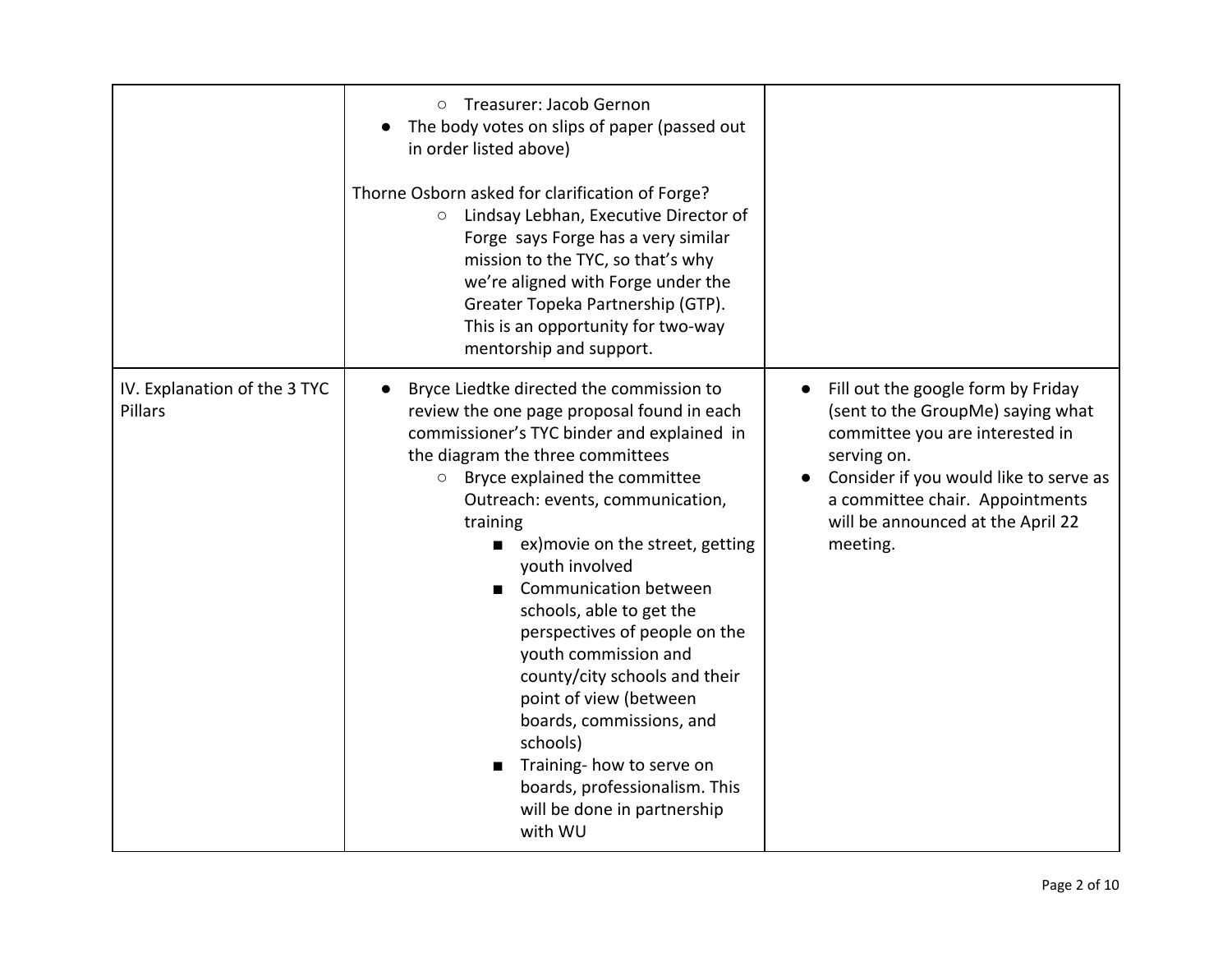| Jacob Gernon explained Local<br>O                          |  |
|------------------------------------------------------------|--|
| government                                                 |  |
| ex) TopCity Youth COuncil,<br>$\blacksquare$               |  |
| future SNCO Youth COuncil,                                 |  |
| <b>ExpoCentre Board</b>                                    |  |
| Have a youth voice at the                                  |  |
| center of public policy                                    |  |
| Makenna Orton explained Community<br>$\circlearrowright$   |  |
| Involvement                                                |  |
| <b>Community service</b><br>$\blacksquare$                 |  |
| ex) partnering with local<br>$\blacksquare$                |  |
| businesses like Topeka Metro                               |  |
| to bring a training program to                             |  |
| your school                                                |  |
| Nicole Bloomquist brought up and answered                  |  |
| the question "Why does this matter?"                       |  |
| Bloomquist explained there will be<br>$\bigcirc$           |  |
| three people, each as one chair of one                     |  |
| committee                                                  |  |
| There is a google form from Lillian<br>$\circlearrowright$ |  |
| Holmberg. Please fill this out to show                     |  |
| what you are interested. You can be                        |  |
| in more than one. Have this filled out                     |  |
| by Friday at midnight! Tell us what                        |  |
| you are interested in helping with and                     |  |
| what you are interested in being a                         |  |
| chair of (if you want to run for a chair                   |  |
| position at all)                                           |  |
| 3 committees, each with one chair<br>$\bigcirc$            |  |
| who is then a member of the                                |  |
| executive board                                            |  |
| Committee chairs will be announced<br>$\bigcirc$           |  |
| at the April meeting                                       |  |
| You can help out with events in other<br>О                 |  |
|                                                            |  |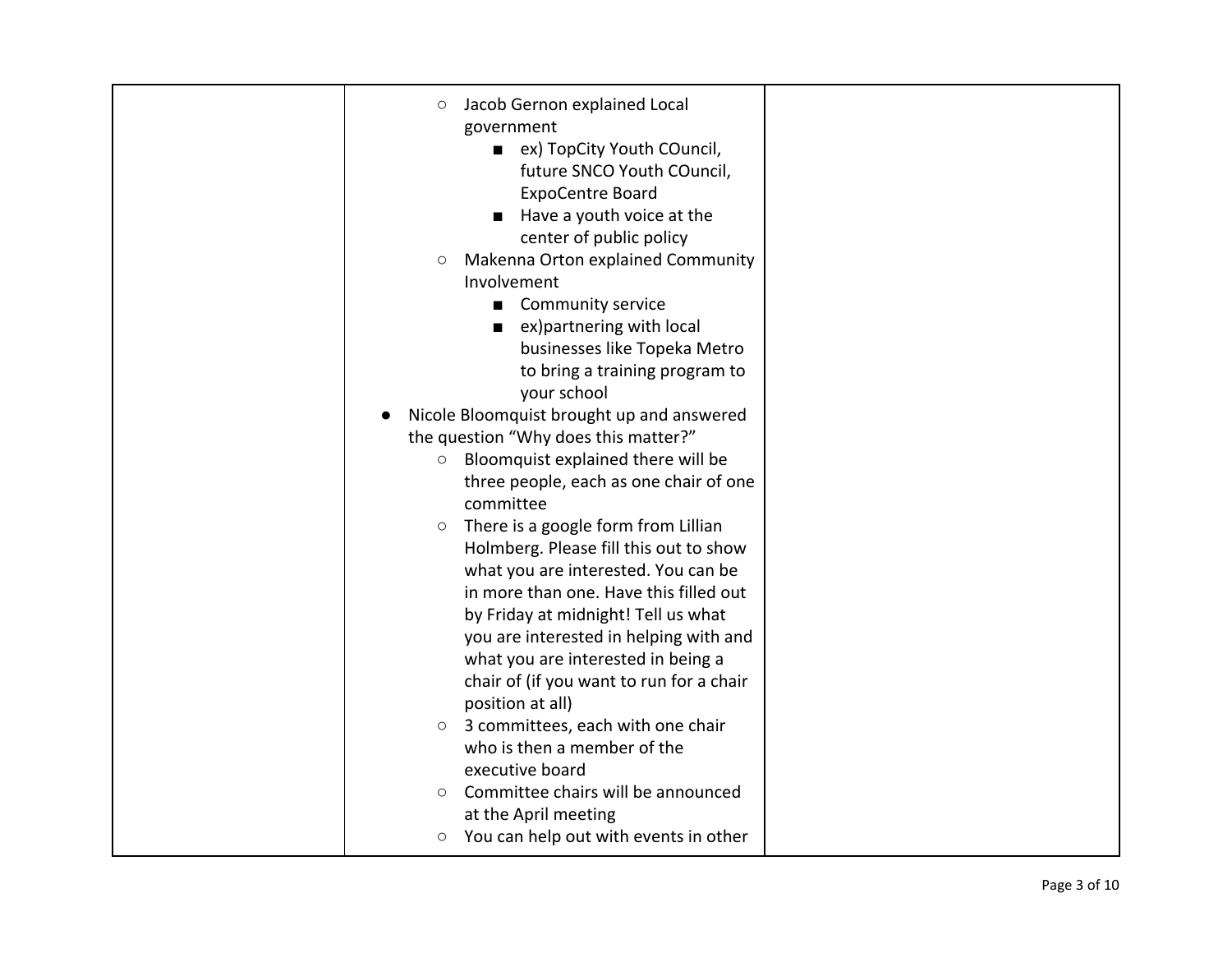|                                   | committees, but the committee it is<br>under will be in charge<br>You will be working with the team of<br>$\circ$<br>your committee<br>You will not be thrown out on your<br>$\circ$<br>$own:$ )                                                                                                                                                                                                                                                                                                                                                                                                                                                                                                                                                                                                                                                                                                                                                                                                                                   |                                                                                                                    |
|-----------------------------------|------------------------------------------------------------------------------------------------------------------------------------------------------------------------------------------------------------------------------------------------------------------------------------------------------------------------------------------------------------------------------------------------------------------------------------------------------------------------------------------------------------------------------------------------------------------------------------------------------------------------------------------------------------------------------------------------------------------------------------------------------------------------------------------------------------------------------------------------------------------------------------------------------------------------------------------------------------------------------------------------------------------------------------|--------------------------------------------------------------------------------------------------------------------|
| V. Discussion re<br>Communication | Bryce Liedtke explained etiquette for<br>members of the TYC<br>When you go into a meeting as a<br>$\circ$<br>youth, you might be looked down<br>upon because of age<br>To help with these stereotypes,<br>$\circlearrowright$<br>professionally present yourself with<br>good diction, clothing, word choice<br>Use formal language, especially with<br>$\circ$<br>emails and talking to adults<br><b>NO CUSSING</b><br>$\circ$<br>Hold yourself to a high standard<br>$\circ$<br>because you are representing our<br>group<br>We want to be respected, and part of<br>$\circ$<br>that is communicating in a respectful<br>way<br>Angela Lewis spoke about HR and things she<br>has seen that are not appropriate<br>Don't use foul language<br>$\circ$<br>Leo Espinoza explained GroupMe<br>Christian is the only one w/o<br>$\circ$<br>GroupMe rn (all contact with him<br>goes through Nikky)<br>Stay professional in the chat, don't<br>$\circ$<br>have casual conversation<br>Please respond if we ask you to like<br>$\circ$ | Download the Trello app<br>Accept an invitation from<br>topekayouthcommission@gmail.co<br>m to join a Trello board |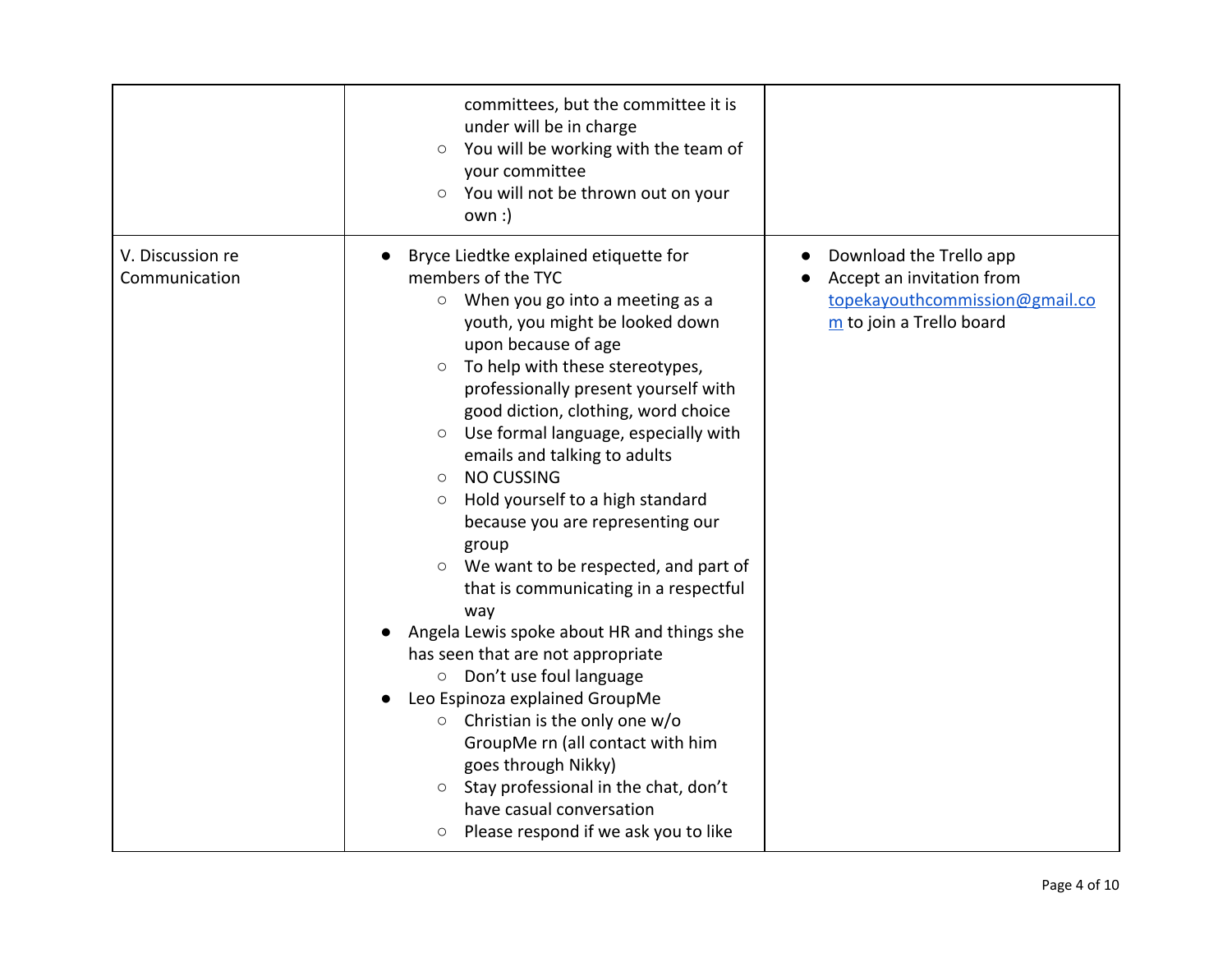| VI. First Assignment | something<br>Leo Espinoza explained Trello<br>$\circ$ This is an app used by team based<br>groups to delegate tasks<br>○ We will have a short training on it<br>next meeting or another time<br>Who is doing what will be seen on this<br>$\circ$<br>and assigned to you<br>Leo Espinoza stated although the TYC had<br>initially considered using the app Slack, the<br>TYC will not be using Slack because we are<br>not very familiar with it. GroupMe is very<br>similar and more people are familiar with it<br>Carolyn Ward explained email and calendar<br>invites<br>Please check your email frequently!<br>$\bigcirc$<br>This is where you will find formal<br>$\circ$<br>communication and event invitation<br>If it is asking for a response, please<br>O<br>respond!<br>If you are having problems, please let<br>$\circ$<br>us know<br>RSVP for events!<br>$\circ$<br>Question from Thorne: do we need to<br>$\circ$<br>reply formally?<br>Calendar invites, just click<br>yes/no/maybe<br>Email invites, please avoid<br>slang<br>When in doubt, be<br>professional<br>Lindsay Lebahn, Forge Executive Director, | Fill out Nikky's form by Friday (it's in |
|----------------------|--------------------------------------------------------------------------------------------------------------------------------------------------------------------------------------------------------------------------------------------------------------------------------------------------------------------------------------------------------------------------------------------------------------------------------------------------------------------------------------------------------------------------------------------------------------------------------------------------------------------------------------------------------------------------------------------------------------------------------------------------------------------------------------------------------------------------------------------------------------------------------------------------------------------------------------------------------------------------------------------------------------------------------------------------------------------------------------------------------------------------------|------------------------------------------|
|                      | asked the Commission to consider the                                                                                                                                                                                                                                                                                                                                                                                                                                                                                                                                                                                                                                                                                                                                                                                                                                                                                                                                                                                                                                                                                           | GroupMe) with events you think           |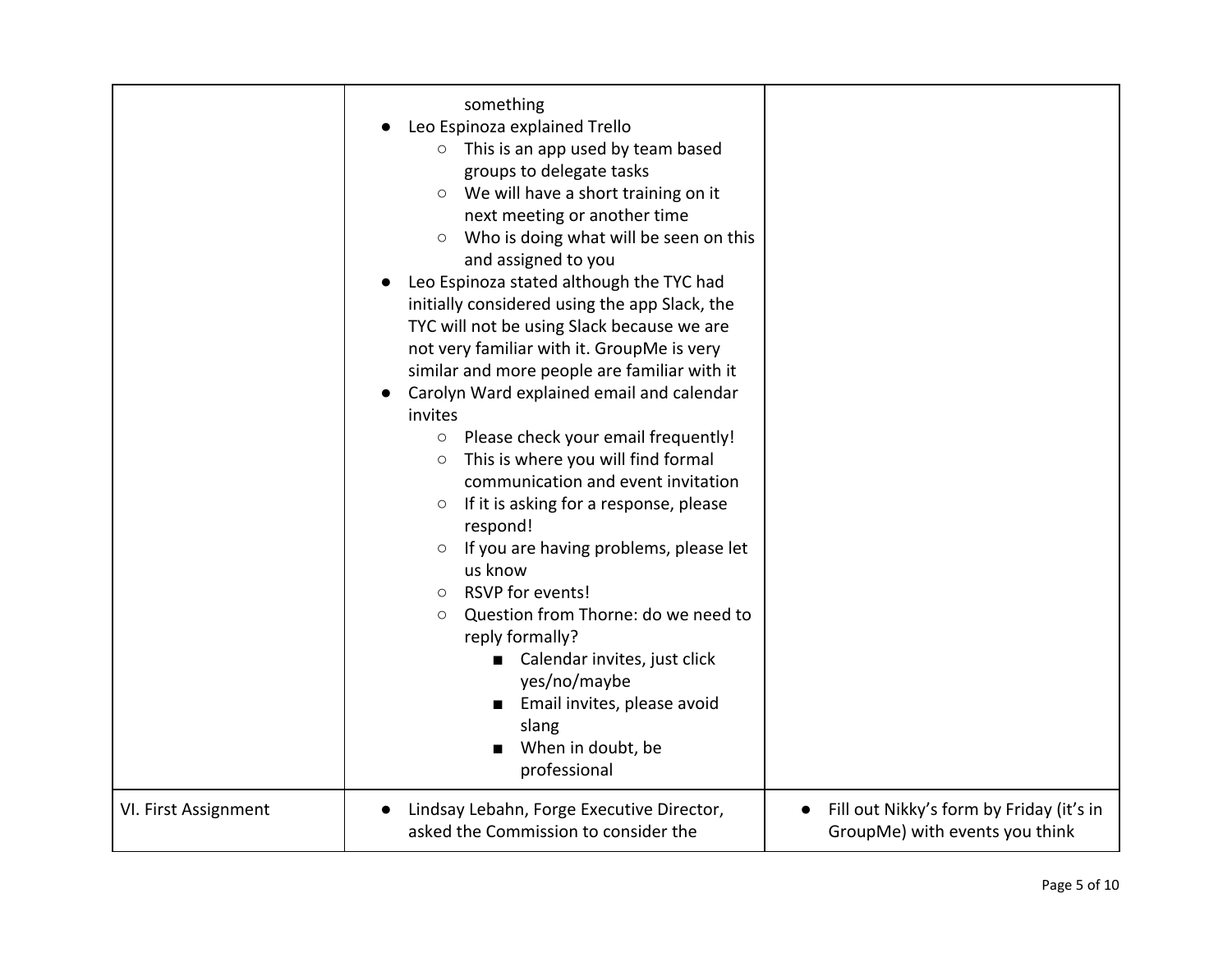|                                   | following:<br>○ We see a lot of "boomerang" people<br>who leave Topeka for school/work<br>but come back at some point (leave<br>for school and come back for the<br>summer, etc)<br>We want TYC to come up with a<br>$\circlearrowright$<br>communication for boomerang<br>students to give them things to do in<br>the summer so they will know what<br>events are happening and be excited<br>about Topeka<br>This can look like a mock calendar, etc<br>$\circlearrowright$<br>Nikky sent to the GroupMe a list to fill<br>O<br>out by FRIDAY!<br>Put down three events you<br>$\blacksquare$<br>know of and how you would<br>like to see it come to you,<br>either as calendar event,<br>email, flyer, etc<br>Looking for what to do in the<br>$\blacksquare$<br>summer (college students are<br>an example of a targeted<br>group). also look at Christmas<br>break events<br>Give WHAT events you know<br>of and HOW you want to<br>communicate that to people | "boomerang" students would be<br>interested, at any point in the year               |
|-----------------------------------|----------------------------------------------------------------------------------------------------------------------------------------------------------------------------------------------------------------------------------------------------------------------------------------------------------------------------------------------------------------------------------------------------------------------------------------------------------------------------------------------------------------------------------------------------------------------------------------------------------------------------------------------------------------------------------------------------------------------------------------------------------------------------------------------------------------------------------------------------------------------------------------------------------------------------------------------------------------------|-------------------------------------------------------------------------------------|
| VII. Discussion re<br>Fundraising | Carolyn Ward shared the following<br>information about fundraising:<br>O We have formal partnerships with<br>GTP and Washburn University for<br>facilities, trainers, etc.                                                                                                                                                                                                                                                                                                                                                                                                                                                                                                                                                                                                                                                                                                                                                                                           | Consider what connections you may<br>$\bullet$<br>have that could help fund the TYC |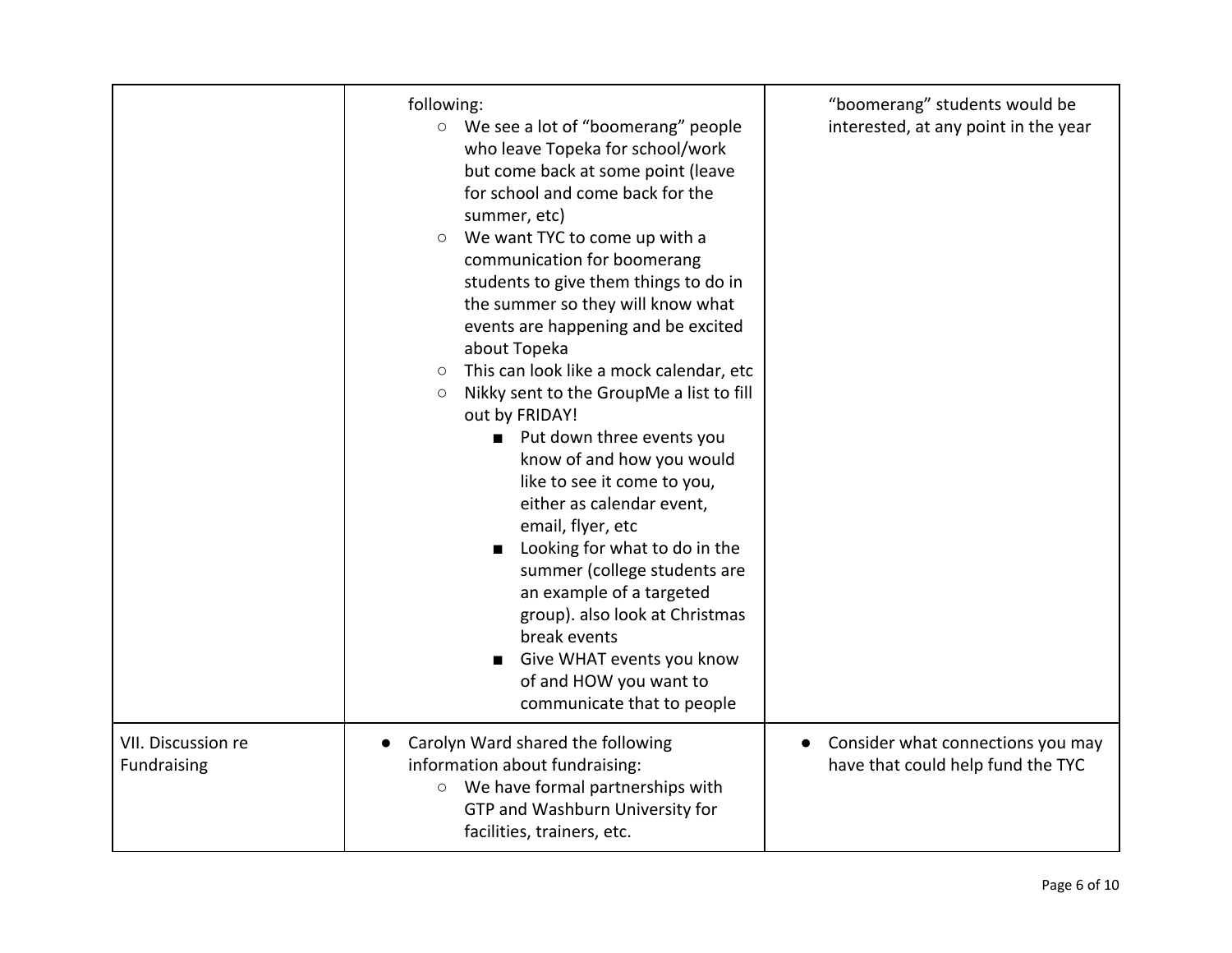|                                   | Leo and Carolyn are volunteers, and<br>O<br>can't be with us forever, so we are<br>looking for funding for a part-time<br>staff person who would technically be<br>a GTP employee but would only be in<br>charge of the TYC<br>Initial goal: \$25,000<br>O<br>This could kind of tie into<br>$\circ$<br>outreach/community involvement<br>We will have a fundraising team lead<br>O<br>by Jacob (as treasurer)<br>Everyone needs to contribute in some<br>O<br>way<br>Later, money can also be used for TYC<br>events<br>If you want to be involved in this in<br>$\bigcirc$<br>any way (good writers, like<br>talking/making sales pitches to<br>people, have connections with orgs<br>who could fund us) Jacob will send<br>out a notification at some point and<br>respond to that to let him know<br>you're interested<br>Even asking someone you know for<br>$\bigcirc$<br>\$50 is good |  |
|-----------------------------------|----------------------------------------------------------------------------------------------------------------------------------------------------------------------------------------------------------------------------------------------------------------------------------------------------------------------------------------------------------------------------------------------------------------------------------------------------------------------------------------------------------------------------------------------------------------------------------------------------------------------------------------------------------------------------------------------------------------------------------------------------------------------------------------------------------------------------------------------------------------------------------------------|--|
| VIII. TCYC Meeting<br>Preparation | Bryce Liedtke directs the commission's<br>attention to the TCYC meeting March 26 at<br>6pm in City Council Chambers and asks if<br>anyone has questions concerning it.<br>Members ask, "Will we be talking?" Carolyn<br>Ward provided the following information:<br>Mayor is organizing the agenda so<br>$\bigcirc$<br>we're not totally sure, but most likely                                                                                                                                                                                                                                                                                                                                                                                                                                                                                                                               |  |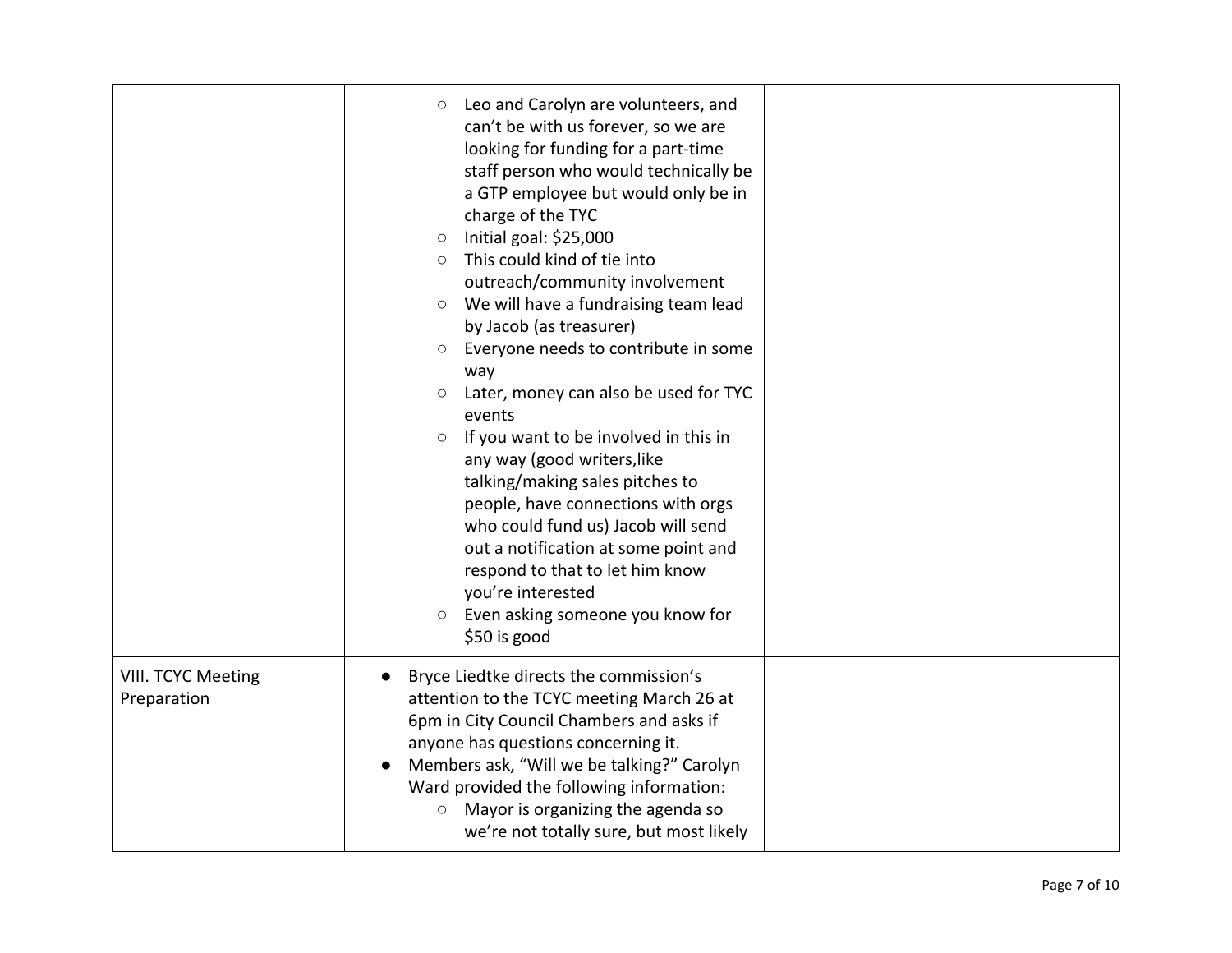| you'll be talking at some point<br>The agenda will be ran by the Mayor,<br>$\bigcirc$<br>the agenda will be sent out late<br>tonight/early tomorrow<br>Mayor, City Manager, two GTP<br>$\circ$<br>representatives will be there<br>Topics covered: local gov 101, how to<br>$\bigcirc$<br>sign up for public comment,<br>entertainment/quality of place,<br>Other topics you said you'd like to<br>$\bigcirc$<br>know about in the survey will be<br>covered in other meetings<br>Expectation: each youth meet with<br>$\circ$<br>your council member at least once a<br>month (can be informal, like a phone<br>call or a cup of coffee)<br>You will meet the fourth monday of<br>$\circ$<br>every quarter<br>In the off months, the Mayor will be<br>$\bigcirc$<br>looking for a meeting where the TCYC<br>can make a presentation (this will be<br>talked about in detail later on)<br>■ Example presentation<br>situation: the city wants the<br>youth opinion on having<br>scooters downtown. The<br>youth has a very strong<br>opinion on that, so the 9 TCYC<br>members would share<br>information with schools, the<br>TYC, and other youth to get<br>the youth viewpoint to come |  |
|-------------------------------------------------------------------------------------------------------------------------------------------------------------------------------------------------------------------------------------------------------------------------------------------------------------------------------------------------------------------------------------------------------------------------------------------------------------------------------------------------------------------------------------------------------------------------------------------------------------------------------------------------------------------------------------------------------------------------------------------------------------------------------------------------------------------------------------------------------------------------------------------------------------------------------------------------------------------------------------------------------------------------------------------------------------------------------------------------------------------------------------------------------------------------------------------|--|
| to a conclusion and then<br>advocate for that conclusion in                                                                                                                                                                                                                                                                                                                                                                                                                                                                                                                                                                                                                                                                                                                                                                                                                                                                                                                                                                                                                                                                                                                               |  |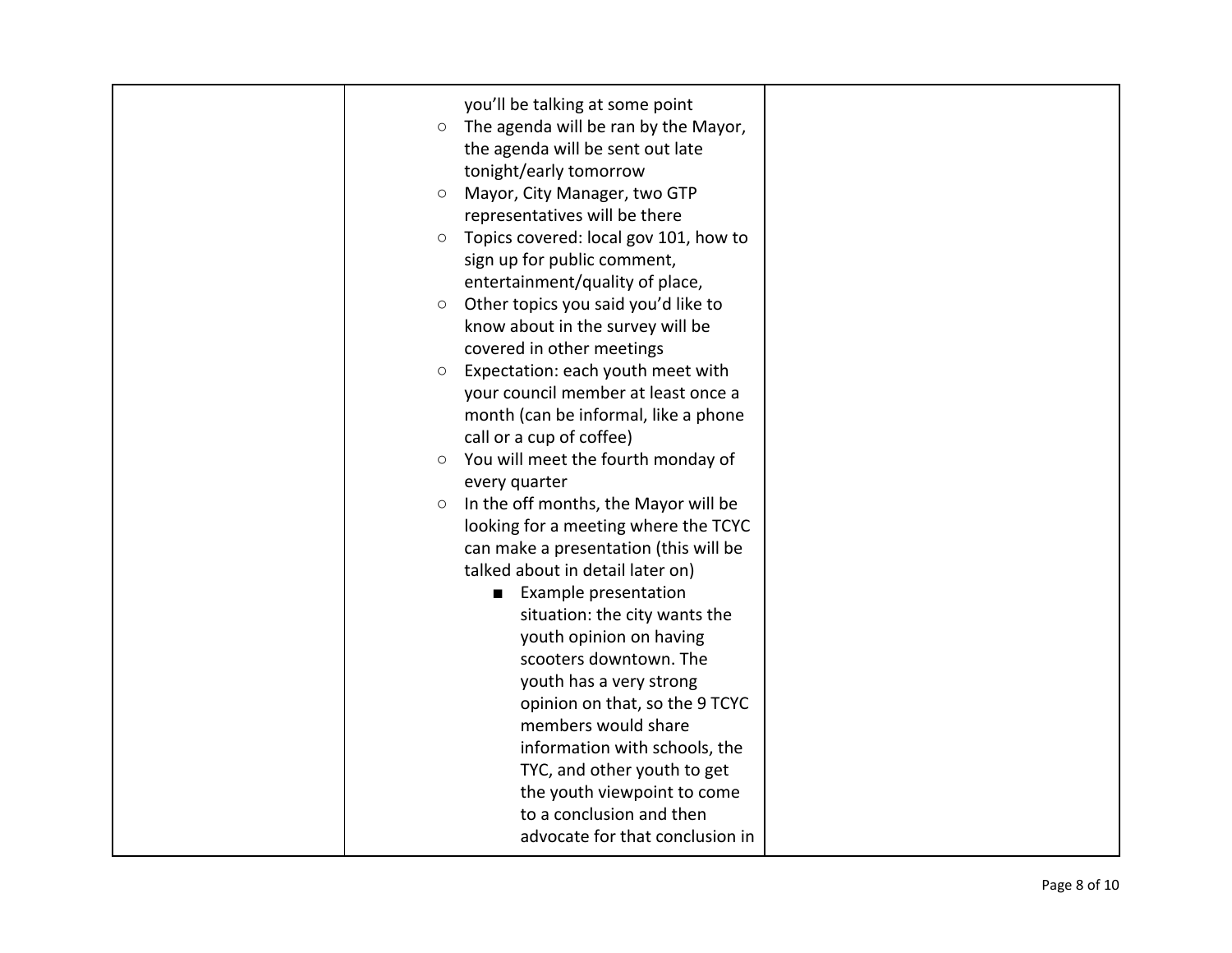|                           | front of the Council (we are for<br>this, against this, for this only<br>if<br>This will influence the City<br>$\blacksquare$<br>Council's policy making<br>decisions, especially if it is very<br>controversial in the city<br>council<br>They will televised, minutes taken,<br>$\bigcirc$<br>agenda given out publicly, posted on<br>mayors page and on public record                                                                                                                                                                                                                                                                                                                     |  |
|---------------------------|----------------------------------------------------------------------------------------------------------------------------------------------------------------------------------------------------------------------------------------------------------------------------------------------------------------------------------------------------------------------------------------------------------------------------------------------------------------------------------------------------------------------------------------------------------------------------------------------------------------------------------------------------------------------------------------------|--|
| IX. Orientation Follow-Up | Bryce Liedtke answered questions submitted in the<br>March 2 Orientation evaluation:<br>• Vanessa needs to receive the post<br>orientation email<br>Where do you find info on council meetings<br>and agendas?<br>$\circ$ In the post-orientation email, there<br>are multiple links to organizations in<br>topeka where the agendas can be<br>found<br>Will the TCYC members be able to work with<br>TYC members, ask questions, get whole<br>group perspective?<br>$\circ$ Yes. feel free to ask during public<br>comment<br>What mtgs are mandatory?<br>$\circ$ Our monthly meetings are<br>If you are on a board make sure you<br>$\circ$<br>are going to those meetings<br>consistently |  |